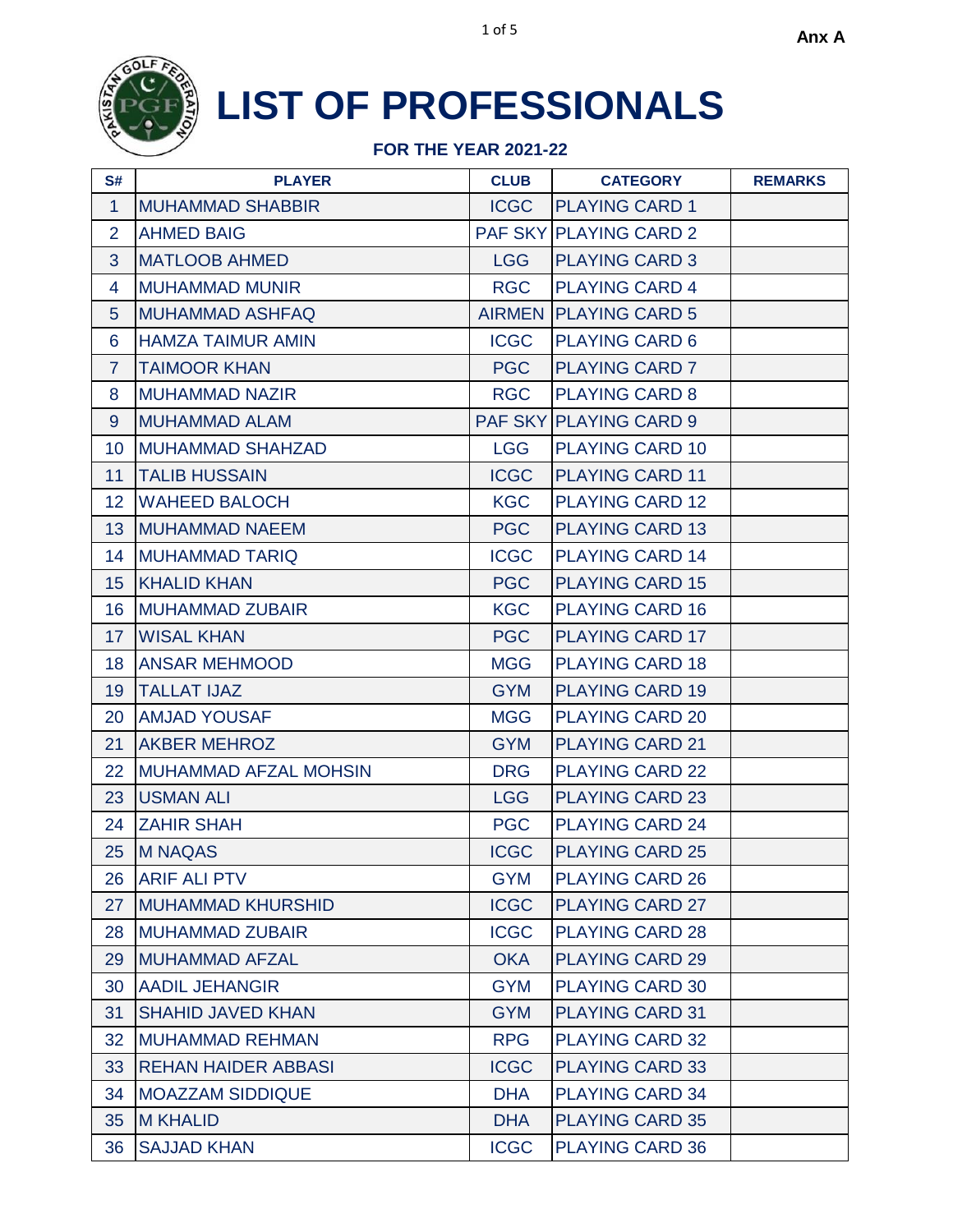

| S# | <b>PLAYER</b>                       | <b>CLUB</b> | <b>CATEGORY</b>         | <b>REMARKS</b> |
|----|-------------------------------------|-------------|-------------------------|----------------|
| 37 | <b>MUDASSIR IQBAL</b>               | <b>KGC</b>  | <b>PLAYING CARD 37</b>  |                |
| 38 | <b>ASHIQ HUSSAIN</b>                | <b>MTG</b>  | <b>PLAYING CARD 38</b>  |                |
| 39 | <b>MUHAMMAD AMIR</b>                | <b>KGC</b>  | <b>PLAYING CARD 39</b>  |                |
| 40 | <b>REHMAT ULLAH</b>                 | <b>DHA</b>  | <b>PLAYING CARD 40</b>  |                |
| 41 | <b>HASEEB UR REHMAN</b>             | <b>ICGC</b> | <b>PLAYING CARD 41</b>  |                |
| 42 | <b>MUHAMMAD AZAM</b>                | QGC         | <b>PLAYING CARD 42</b>  |                |
| 43 | <b>ZUBAIR HUSSAIN</b>               | <b>PAF</b>  | <b>PLAYING CARD 43</b>  |                |
| 44 | <b>RAHEEL IKRAM</b>                 | <b>GWA</b>  | <b>PLAYING CARD 44</b>  |                |
| 45 | <b>LATIF RAFIQ</b>                  | <b>GYM</b>  | <b>PLAYING CARD 45</b>  |                |
| 46 | <b>AAMIR KHAN</b>                   | <b>PGC</b>  | <b>PLAYING CARD 46</b>  |                |
| 47 | <b>AASHIR MASIH</b>                 | <b>GYM</b>  | <b>PLAYING CARD 47</b>  |                |
| 48 | M MINHAJ MAQSOOD WARRAICH           | <b>RGC</b>  | <b>PLAYING CARD 48</b>  |                |
| 49 | <b>MUHAMMAD AKHTAR</b>              | <b>ICGC</b> | <b>PLAYING CARD 49</b>  |                |
| 50 | <b>ASIF SHAFI</b>                   | <b>LGG</b>  | <b>PLAYING CARD 50</b>  |                |
| 51 | <b>JAFAL HUSSAIN PTV</b>            | <b>GYM</b>  | <b>PLAYING CARD 51</b>  |                |
| 52 | <b>KAMRAN SHAFIQ</b>                | <b>GYM</b>  | <b>PLAYING CARD 52</b>  |                |
| 53 | <b>NASIR MASIH</b>                  | <b>LGG</b>  | <b>PLAYING CARD 53</b>  |                |
| 54 | <b>HAROON RASHID</b>                | <b>PGC</b>  | <b>PLAYING CARD 54</b>  |                |
| 55 | <b>SYED RAZA ALI RIZVI</b>          |             | PAF SKY PLAYING CARD 55 |                |
| 56 | <b>SHAHBAZ MASIH</b>                | <b>KGC</b>  | <b>PLAYING CARD 56</b>  |                |
| 57 | <b>MUHAMMAD SAEED</b>               | <b>LGG</b>  | <b>PLAYING CARD 57</b>  |                |
| 58 | <b>MEHRAN PERVEZ</b>                | <b>KGC</b>  | <b>PLAYING CARD 58</b>  |                |
| 59 | <b>MUHAMMAD QASIM</b>               | <b>DHA</b>  | <b>PLAYING CARD 59</b>  |                |
| 60 | <b>SYED BILAL HUSSAIN SHAH (PN)</b> | <b>MGG</b>  | <b>PLAYING CARD 60</b>  |                |
| 61 | <b>AHMED SAEED</b>                  | <b>KGC</b>  | <b>PLAYING CARD 61</b>  |                |
| 62 | <b>ROBIN MASIH</b>                  | <b>GYM</b>  | <b>PLAYING CARD 62</b>  |                |
| 63 | <b>KASHIF MASIH</b>                 | <b>LGG</b>  | <b>PLAYING CARD 63</b>  |                |
| 64 | <b>MUHAMMAD ROHAIL</b>              | <b>GYM</b>  | <b>PLAYING CARD 64</b>  |                |
| 65 | <b>MUHAMMAD IMRAN</b>               | <b>DRG</b>  | <b>PLAYING CARD 65</b>  |                |
| 66 | <b>SULEMAN AKHTAR</b>               | <b>GYM</b>  | <b>PLAYING CARD 66</b>  |                |
| 67 | <b>ZOHAIB ASIF</b>                  | <b>DHA</b>  | PLAYING CARD 67         |                |
| 68 | <b>ASAD KHAN</b>                    | <b>PAF</b>  | <b>PLAYING CARD 68</b>  |                |
| 69 | <b>DILSHAD ALI</b>                  | <b>KGC</b>  | <b>PLAYING CARD 69</b>  |                |
| 70 | <b>MUHAMMAD ARIF</b>                | <b>PGC</b>  | <b>PLAYING CARD 70</b>  |                |
| 71 | <b>ZEESHAN KHAN</b>                 | <b>PGC</b>  | <b>PLAYING CARD 71</b>  |                |
| 72 | <b>SUNNY MASIH</b>                  | <b>GYM</b>  | <b>PLAYING CARD 72</b>  |                |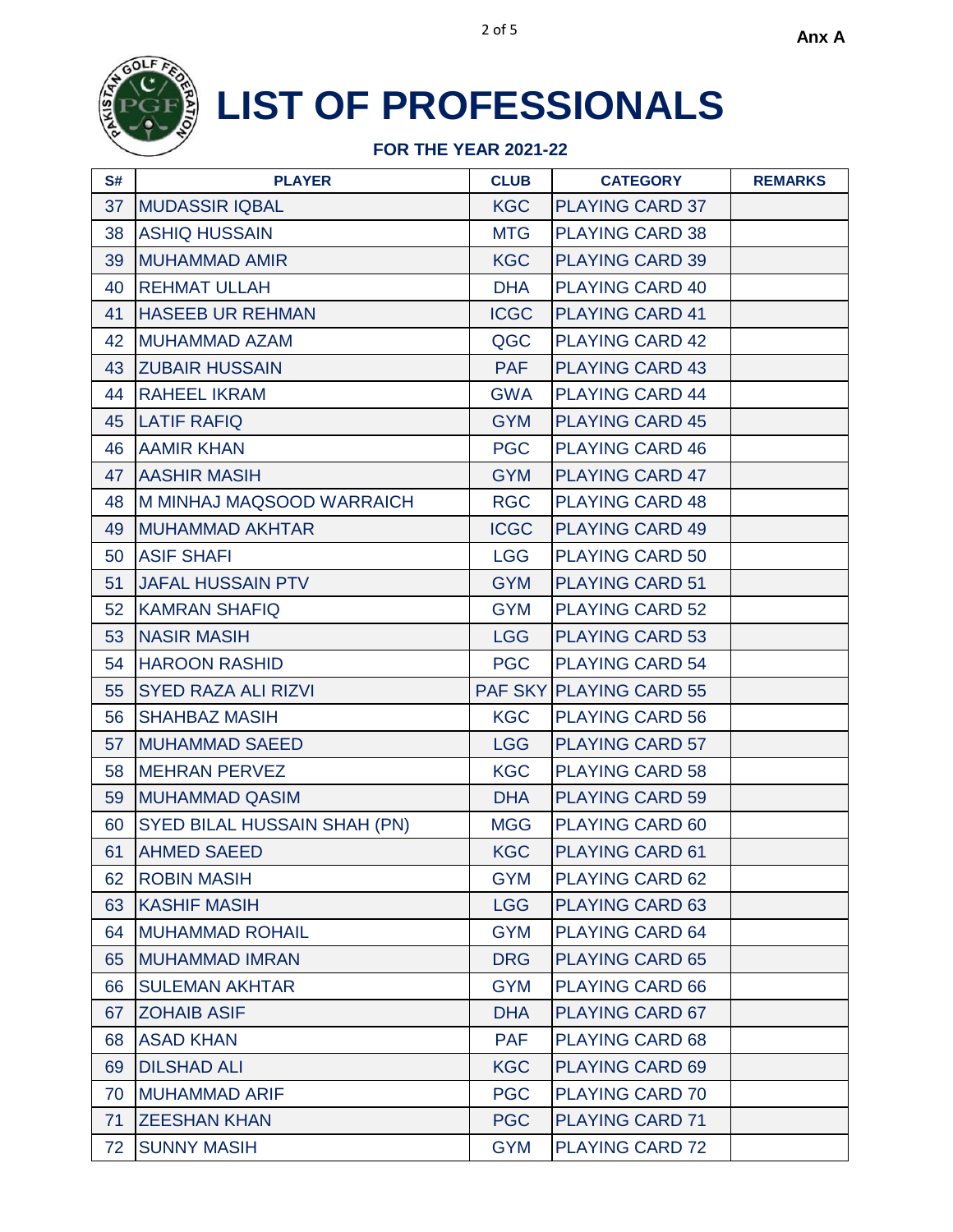

| S# | <b>PLAYER</b>                 | <b>CLUB</b> | <b>CATEGORY</b>         | <b>REMARKS</b> |
|----|-------------------------------|-------------|-------------------------|----------------|
| 73 | <b>NOSHER KHAN</b>            | <b>PGC</b>  | <b>PLAYING CARD 73</b>  |                |
| 74 | <b>MUHAMMAD AKHTAR</b>        | <b>DRG</b>  | <b>PLAYING CARD 74</b>  |                |
| 75 | <b>MUHAMMAD SAJJAD</b>        | <b>PAF</b>  | <b>PLAYING CARD 75</b>  |                |
| 76 | <b>MUHAMMAD ASIF</b>          | <b>DRG</b>  | <b>PLAYING CARD 76</b>  |                |
| 77 | <b>MUHAMMAD RIZWAN</b>        | <b>GYM</b>  | <b>PLAYING CARD 77</b>  |                |
| 78 | <b>AZHAR MASOOD KHAN</b>      | <b>ICGC</b> | <b>PLAYING CARD 78</b>  |                |
| 79 | <b>MUHAMMAD BILAL</b>         | <b>PGC</b>  | <b>PLAYING CARD 79</b>  |                |
| 80 | <b>MUHAMMAD QADEEM</b>        | <b>ICGC</b> | <b>PLAYING CARD 80</b>  |                |
| 81 | <b>ISHFAQ AHMED</b>           | <b>MTG</b>  | <b>PLAYING CARD 81</b>  |                |
| 82 | <b>MUHAMMAD SHAHZAD</b>       | <b>ICGC</b> | <b>PLAYING CARD 82</b>  |                |
| 83 | <b>EJAZ KHAN</b>              | <b>PGC</b>  | <b>PLAYING CARD 83</b>  |                |
| 84 | <b>MUHAMMAD NASEER</b>        | <b>DRG</b>  | <b>PLAYING CARD 84</b>  |                |
| 85 | <b>HAROON</b>                 | <b>LGG</b>  | <b>PLAYING CARD 85</b>  |                |
| 86 | <b>UMER FAROOQ</b>            | <b>LGG</b>  | <b>PLAYING CARD 86</b>  |                |
| 87 | <b>MUHAMMAD ABID</b>          | <b>KGC</b>  | <b>PLAYING CARD 87</b>  |                |
| 88 | <b>BILAL KHAN</b>             | <b>SGC</b>  | <b>PLAYING CARD 88</b>  |                |
| 89 | <b>SHAKIR KHOKHAR</b>         | <b>DHA</b>  | <b>PLAYING CARD 89</b>  |                |
| 90 | <b>ADNAN KHAN</b>             | <b>PGC</b>  | <b>PLAYING CARD 90</b>  |                |
| 91 | <b>MUHAMMAD ASIF</b>          | <b>SGC</b>  | <b>PLAYING CARD 91</b>  |                |
| 92 | <b>ALI IJAZ</b>               | <b>LGG</b>  | <b>PLAYING CARD 92</b>  |                |
| 93 | <b>SHAHID HANIF</b>           | <b>GYM</b>  | <b>PLAYING CARD 93</b>  |                |
| 94 | <b>MUHAMMAD SIDDIQUE</b>      | <b>RPG</b>  | <b>PLAYING CARD 94</b>  |                |
| 95 | <b>MUHAMMAD SAFDAR</b>        | <b>GWA</b>  | <b>PLAYING CARD 95</b>  |                |
| 96 | <b>AZHAR HUSSAIN SHAH</b>     | <b>MGG</b>  | <b>PLAYING CARD 96</b>  |                |
| 97 | <b>MUHAMMAD SHARIF</b>        | <b>KGC</b>  | <b>PLAYING CARD 97</b>  |                |
| 98 | <b>AMANAT ALI</b>             | <b>GYM</b>  | <b>PLAYING CARD 98</b>  |                |
| 99 | <b>MISAL KHAN</b>             | <b>DHA</b>  | <b>PLAYING CARD 99</b>  |                |
|    | 100 MUHAMMAD SAFDAR           | <b>LGG</b>  | PLAYING CARD 100        |                |
|    | 101 ASIF ALI                  | <b>GYM</b>  | <b>RESERVE CARD 101</b> |                |
|    | 102 SHAHZAD ALI               | <b>LGG</b>  | <b>RESERVE CARD 102</b> |                |
|    | 103 ABDUL ZAHOOR              | <b>MTG</b>  | <b>RESERVE CARD 103</b> |                |
|    | <b>104 NOMAN HUSSAIN SHAH</b> | <b>ICGC</b> | <b>RESERVE CARD 104</b> |                |
|    | <b>105 YASIR RASHEED</b>      | <b>MGG</b>  | <b>RESERVE CARD 105</b> |                |
|    | 106 MUHAMMAD ZIARAF           | <b>ATD</b>  | <b>RESERVE CARD 106</b> |                |
|    | <b>107 SHARAFAT ALI</b>       | <b>PGC</b>  | <b>RESERVE CARD 107</b> |                |
|    | 108 IMRAN ALI KHAN            | <b>DHA</b>  | <b>RESERVE CARD 108</b> |                |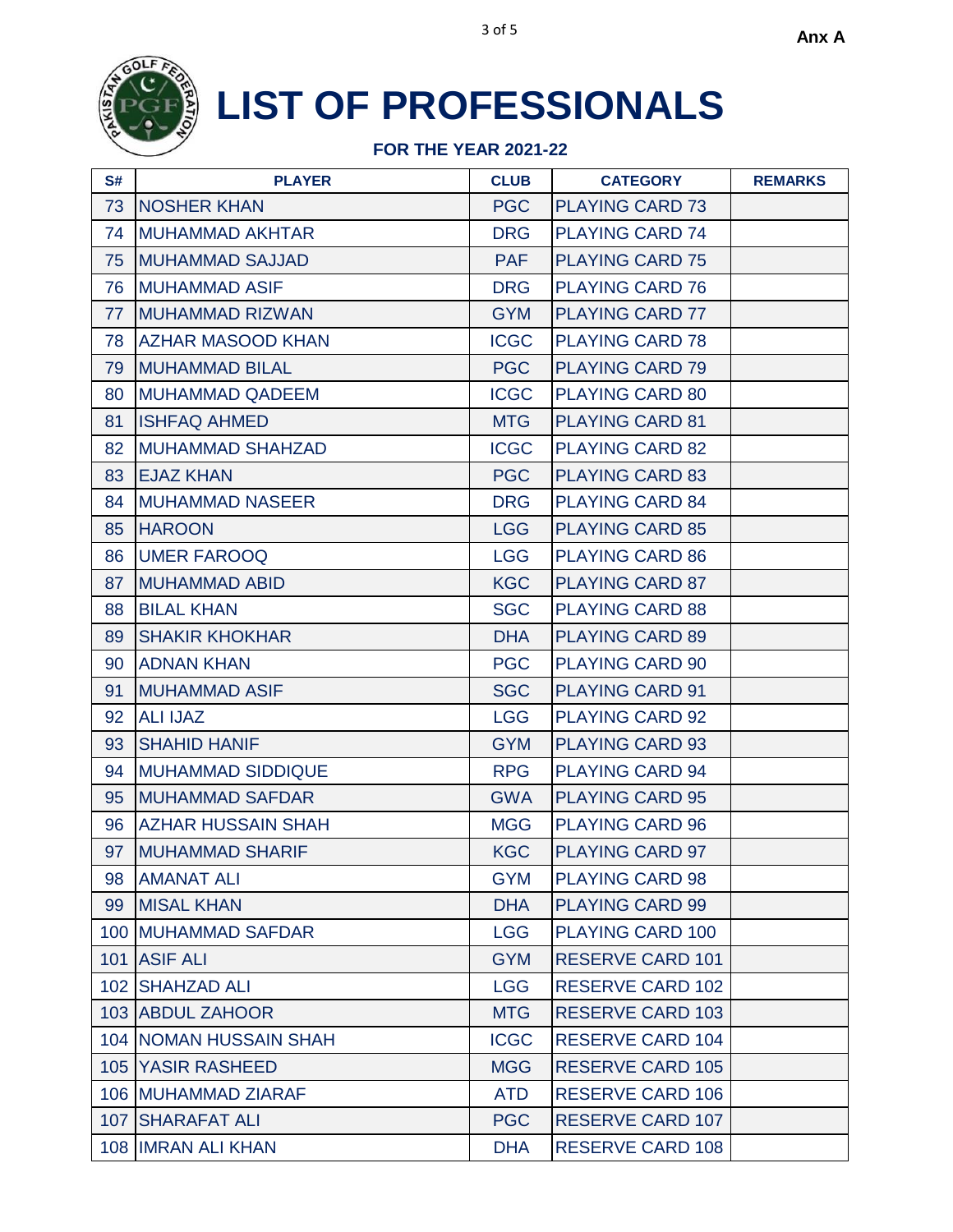

| S# | <b>PLAYER</b>                   | <b>CLUB</b> | <b>CATEGORY</b>         | <b>REMARKS</b> |
|----|---------------------------------|-------------|-------------------------|----------------|
|    | 109 ABID RANA                   | <b>KGC</b>  | <b>RESERVE CARD 109</b> |                |
|    | <b>110 MUHAMMAD INSAF</b>       | <b>MTG</b>  | <b>RESERVE CARD 110</b> |                |
|    | <b>111 ARSHAD RASHEED</b>       | <b>KGC</b>  | <b>RESERVE CARD 111</b> |                |
|    | 112 AFSAR ALI                   | <b>KGC</b>  | <b>RESERVE CARD 112</b> |                |
|    | 113 ALI ASGHAR                  | <b>ICGC</b> | <b>RESERVE CARD 113</b> |                |
|    | <b>114 MUHAMMAD MEHRAN</b>      | <b>MTG</b>  | <b>RESERVE CARD 114</b> |                |
|    | 115 KHALID MEHMOOD              | <b>ICGC</b> | <b>RESERVE CARD 115</b> |                |
|    | 116 ASIF ALI (J)                | <b>GYM</b>  | <b>RESERVE CARD 116</b> |                |
|    | 117 FAIZAN ALI                  | <b>LGG</b>  | <b>RESERVE CARD 117</b> |                |
|    | 118 ZUBAIR KHAN                 | <b>DHA</b>  | <b>RESERVE CARD 118</b> |                |
|    | <b>119 YASIR MUSHTAQ</b>        | <b>DHA</b>  | <b>RESERVE CARD 119</b> |                |
|    | 120 SHAHID PARVAIZ              | QGC         | <b>RESERVE CARD 120</b> |                |
|    | 121 ZULFIQAR ALI                | <b>DHA</b>  | <b>RESERVE CARD 121</b> |                |
|    | <b>122 ADIL KHAN</b>            | QGC         | <b>RESERVE CARD 122</b> |                |
|    | <b>123 ADNAN TARIQ</b>          | <b>ICGC</b> | <b>RESERVE CARD 123</b> |                |
|    | 124 ATIQ UR REHMAN ABASSI       | <b>KGC</b>  | <b>RESERVE CARD 124</b> |                |
|    | <b>125 ARSLAN HUSSAIN</b>       | <b>PAF</b>  | <b>RESERVE CARD 125</b> |                |
|    | 126 AZMAT KHAN                  | <b>PGC</b>  | <b>RESERVE CARD 126</b> |                |
|    | <b>127 MALIK GHAFFAR</b>        | <b>ICGC</b> | <b>RESERVE CARD 127</b> |                |
|    | 128 JALIL                       | <b>KGC</b>  | <b>RESERVE CARD 128</b> |                |
|    | 129 AYA KHAN                    | <b>PGC</b>  | <b>RESERVE CARD 129</b> |                |
|    | 130 NADEEM AHMED                | <b>ICGC</b> | <b>RESERVE CARD 130</b> |                |
|    | 131 RIZWAN JAVED                | <b>MGGC</b> | <b>RESERVE CARD 131</b> |                |
|    | <b>132 MUHAMMAD SHAFAQ KHAN</b> |             | AIRMEN RESERVE CARD 132 |                |
|    | <b>133 MUHAMMAD WAKEED</b>      | <b>ICGC</b> | <b>RESERVE CARD 133</b> |                |
|    | <b>134 MUHAMMAD YASIN</b>       | <b>MTG</b>  | <b>RESERVE CARD 134</b> |                |
|    | <b>135 MUHAMMAD NAWAZ</b>       | <b>KGC</b>  | <b>RESERVE CARD 135</b> |                |
|    | 136 FAHAD RAFIQUE               | <b>ICGC</b> | <b>RESERVE CARD 136</b> |                |
|    | 137 AMJAD KHAN                  | <b>PGC</b>  | <b>RESERVE CARD 137</b> |                |
|    | 138 SHAKIR ALI                  | <b>KGC</b>  | <b>RESERVE CARD 138</b> |                |
|    | <b>139 MUHAMMAD YASIR</b>       | <b>GYM</b>  | <b>RESERVE CARD 139</b> |                |
|    | <b>140 NADEEM ASLAM</b>         | <b>LGG</b>  | <b>RESERVE CARD 140</b> |                |
|    | 141 RAFIQ AHMED                 | <b>KGC</b>  | <b>RESERVE CARD 141</b> |                |
|    | <b>142 AURANGZAIB KHAN</b>      | <b>KGC</b>  | <b>RESERVE CARD 142</b> |                |
|    | <b>143 SANDEEL DAWOOD</b>       | <b>DHA</b>  | <b>RESERVE CARD 143</b> |                |
|    | 144 RASHID MAJEED               | <b>ICGC</b> | <b>RESERVE CARD 144</b> |                |